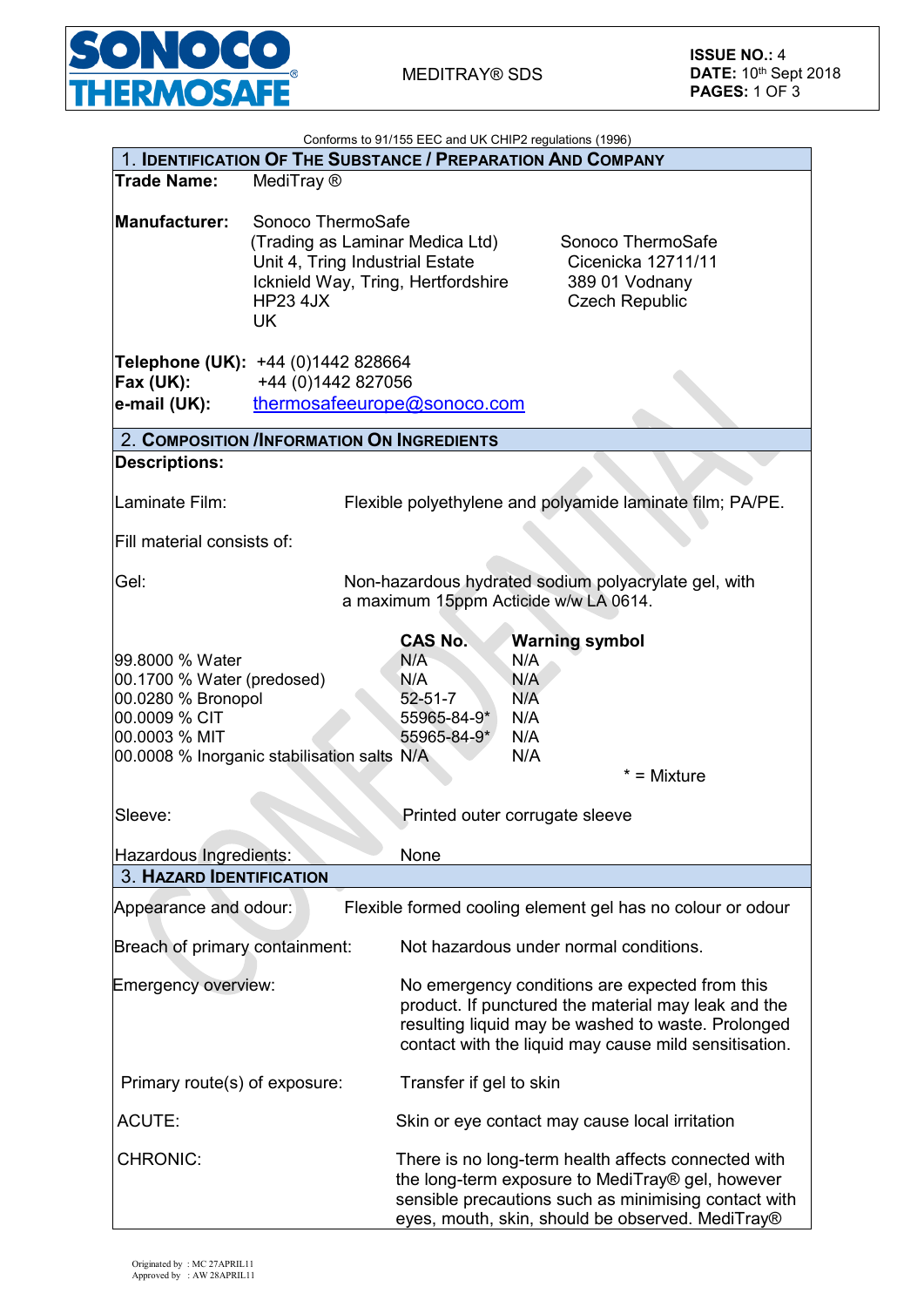

|                                                                                                                                                                                            | gel should not be ingested.                                                                                                                                        |  |  |  |  |
|--------------------------------------------------------------------------------------------------------------------------------------------------------------------------------------------|--------------------------------------------------------------------------------------------------------------------------------------------------------------------|--|--|--|--|
| <b>4. FIRST AID MEASURES</b>                                                                                                                                                               |                                                                                                                                                                    |  |  |  |  |
| Eye contact:                                                                                                                                                                               | Where MediTray® gel enters the eyes, flush with running<br>water and seek medical attention if irritation persists.                                                |  |  |  |  |
| Ingestion:                                                                                                                                                                                 | In the rare eventuality that MediTray® gel is ingested, do not<br>induce vomiting and seek medical attention.                                                      |  |  |  |  |
| <b>5. FIRE FIGHTING MEASURES</b>                                                                                                                                                           |                                                                                                                                                                    |  |  |  |  |
| Suitable extinguishing agents:                                                                                                                                                             | Water spray, water fog, and fire fighting foam, dry<br>chemical or $CO2$ .                                                                                         |  |  |  |  |
|                                                                                                                                                                                            | <b>Dangerous combustion products:</b> Possible released during fire: irritating and toxic<br>gases or smoke.                                                       |  |  |  |  |
| Special safety equipment:                                                                                                                                                                  | Wear recommended fire protection clothing.                                                                                                                         |  |  |  |  |
| <b>6. ACCIDENTAL RELEASE MEASURES</b>                                                                                                                                                      |                                                                                                                                                                    |  |  |  |  |
| <b>Personal Contamination:</b>                                                                                                                                                             | Where gel is released from the protective<br>packaging, avoid skin and eye contact. Remove<br>contaminated clothing and wash all contaminated<br>areas with water. |  |  |  |  |
| <b>Land Spill:</b>                                                                                                                                                                         | Recover if possible, otherwise dispose of in<br>accordance with national or regional regulations.                                                                  |  |  |  |  |
| <b>Water Spill:</b>                                                                                                                                                                        | Do not discharge into water courses.                                                                                                                               |  |  |  |  |
| 7. HANDLING AND STORAGE                                                                                                                                                                    |                                                                                                                                                                    |  |  |  |  |
| <b>Storage Temperature:</b>                                                                                                                                                                | Store in cool dry area, above $-40^{\circ}$ C, away from direct<br>sunlight                                                                                        |  |  |  |  |
| Handling:                                                                                                                                                                                  | No issues.                                                                                                                                                         |  |  |  |  |
| 8. EXPOSURE CONTROLS / PERSONAL PROTECTION                                                                                                                                                 |                                                                                                                                                                    |  |  |  |  |
| Personal Protective Equipment:                                                                                                                                                             | None is required however good general personal<br>hygiene after using this material is advisable.                                                                  |  |  |  |  |
| Note: owing to the large quantity of water in the product and low concentrations of active<br>ingredients, the subsequent chemical hazards associated with this product are<br>negligible. |                                                                                                                                                                    |  |  |  |  |
| 9. PHYSICAL AND CHEMICAL PROPERTIES                                                                                                                                                        |                                                                                                                                                                    |  |  |  |  |
| <b>Relating to PA/PE components</b>                                                                                                                                                        |                                                                                                                                                                    |  |  |  |  |
| Appearance:<br><b>Colour:</b><br>Odour:<br><b>Softening Point:</b><br><b>Decomposition temperature:</b><br>Ignition temperature:                                                           | Plastic film<br>Colourless<br>None<br>$80 - 220$ <sup>o</sup> C<br>$>300^{\circ}$ C<br>$>350^{\circ}$ C                                                            |  |  |  |  |
| <b>Relating to Gel</b>                                                                                                                                                                     |                                                                                                                                                                    |  |  |  |  |
| <b>Chemical nature:</b><br><b>Colour:</b>                                                                                                                                                  | Sodium polyacrylate, cross linked<br>Opaque                                                                                                                        |  |  |  |  |